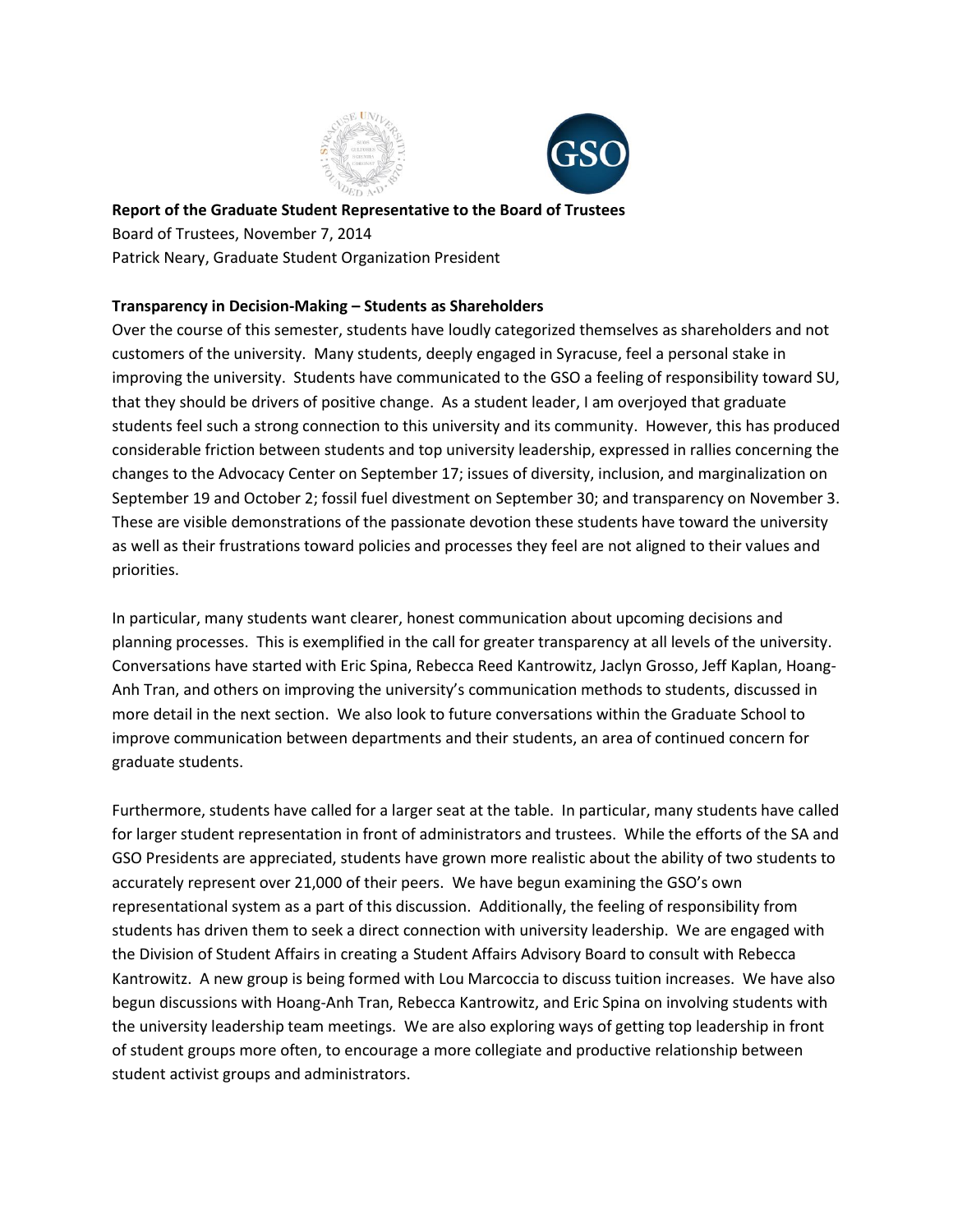Students are ready to step up and take greater responsibility for their university, and the GSO is eager to institutionalize this level of relationship. The GSO and the university leadership are particularly concerned with the current method of holding one-off sessions with students when issues arise, instead of holding consistent meetings and consultations in order to discuss matters before they become major issues. The GSO and SA jointly embrace this move toward a deliberative and responsible approach to the administration/student relationship.

## **Fast Forward Syracuse**

Students who know the goals and purpose of Fast Forward Syracuse are excited and hopeful for the university's future. Unfortunately, many graduate students remain confused about the nature of Fast Forward. Students associate it with every change now happening across campus, with the student competition last semester, or are simply clueless about it. We have discussed ways to improve communication with Jaclyn Grosso, Fast Forward Communications Director, and Jeff Kaplan, Senior Advisor to the Chancellor, amongst others. A key improvement is monthly emails detailing the progress of the various committees and workgroups, allowing students to feel they are a part of the ongoing process, instead of merely asked for input at select points. This also combats various rumors and misconceptions about Fast Forward. Particularly, there are worrying rumors that the strategic plan is written but being kept purposely hidden as well as bad information about the Operational Excellence exercise, all of which can be squashed with additional information.

The GSO has stressed the need for concise messaging utilizing multiple media, including more partnerships with the Daily Orange, direct emails to students, and physical flyers. The forums, town hall meeting, and other mass meetings have been somewhat effective already, but have the disadvantage that students are in classes for a great proportion of the day, making attendance difficult. This feedback has been well received by the Fast Forward team in recent weeks, and we look forward to working with them more closely on communication. Boris Gresely and I are particularly interested in clearer guidelines on what we can and cannot make public from our various meetings with the Fast Forward teams; with clear guidance on what can be made public, we can take messages directly to students.

Fast Forward is and has been a highly transparent process by design, and with this new communication effort, we will see students better understand the avenues they have to interact with the process, better understand the goals of the project, and improve their buy-in to the final products.

#### **Diversity and Inclusion across all University Communities**

Since the Hanna Strong incident on September 6, a broad array of students and student organizations have come together to discuss diversity and inclusion on campus. From this have come rallies and protests on September 19 and October 2, the Express Yourself forum with the Chancellor, and a widespread call for action to improve the climate at the university. The core problem, as communicated to the GSO, is a difference between the statistics on the diversity of the student body and the lack of broad appreciation of this diversity amongst that student body. Students with marginalized identities often feel that they are underrepresented and that their peers and instructors do not understand their identities. While exercises like the Express Yourself forum are useful, they do not bring students,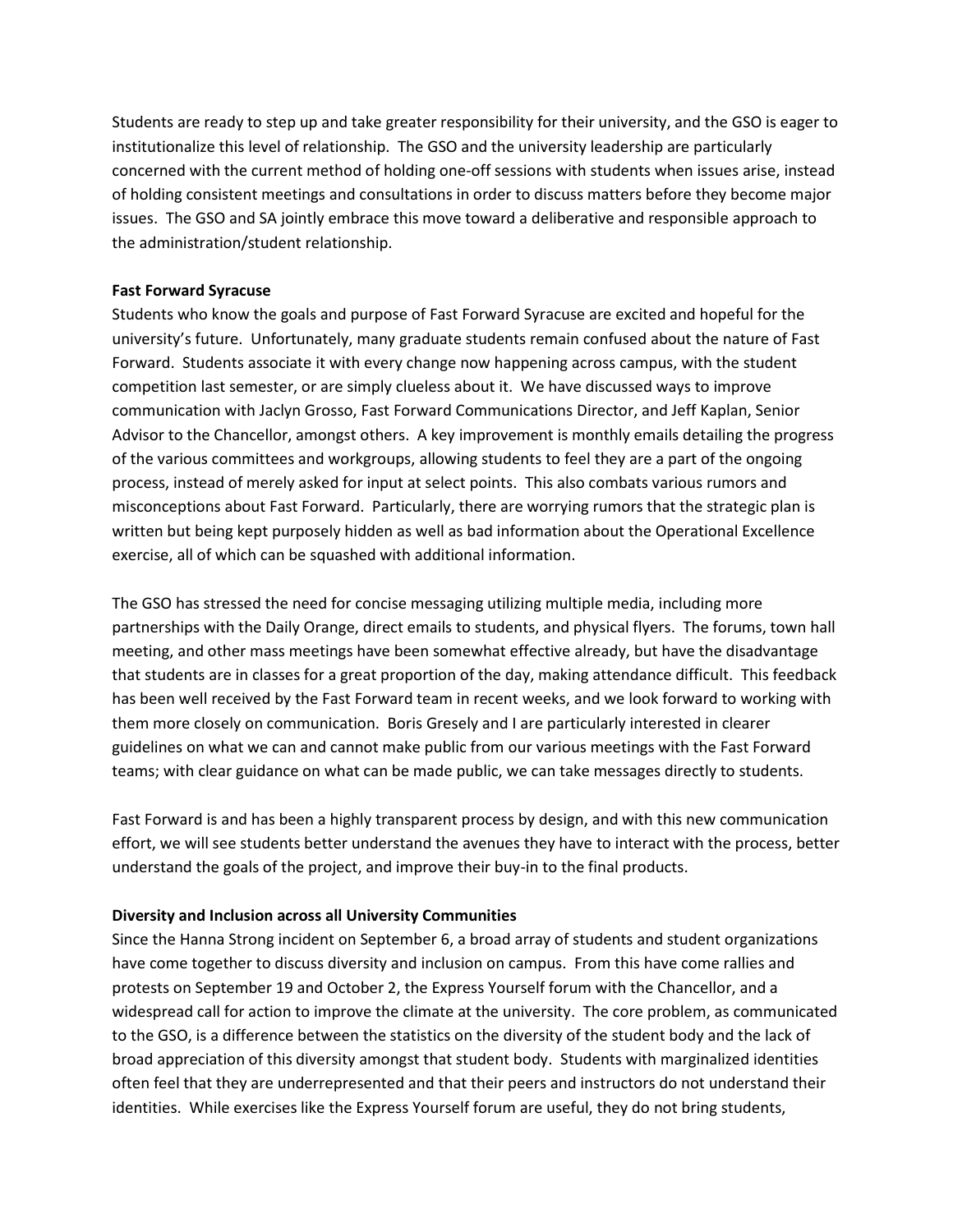faculty, and staff to the table who do not traditionally engage with such efforts. Therefore the GSO agrees with NAACP, Pride Union, and other student organizations that we need to overhaul the diversity and identity training which occurs in freshman and graduate student orientation as well as during the faculty and staff hiring and onboarding process. All students, faculty, and staff need more instruction and direction in this area, especially those who would not otherwise choose to engage.

At the root of this problem is a need to shift the campus culture and climate to prevent the marginalization of any of our community members. Students need to feel safe at their university, and this is not the case for all students at this time. Repairing this situation will involve not only more robust trainings and discussions of identity, but better enforcement and arbitration processes as well. Of particular concern are students who report faculty members for inappropriate remarks and actions who see no resolution or action of any sort come from their reports. Often students are unaware of any complaint resolution systems at all. The GSO looks to the workgroups established after the Express Yourself forum as one avenue to address these issues. Additionally we plan to engage with administrators across all areas of the university on how to create and maintain a safe community for all students, particularly within our classrooms.

## **Sexual Assault and Relationship Violence Services**

Services for students who are victims of sexual assault and relationship violence have expanded greatly over the last several months. With additional new staff members within the Counseling Center, comprehensive advocacy services are now available which again put Syracuse University at the forefront of sexual assault and relationship violence services. Advocates will meet with students wherever necessary, assisting and escorting victims to campus offices and off-campus resources. This matches or exceeds the level of care provided under the previous model. The Campaign for an Advocacy Center, the student activist group spearheading the call for improved services since June, applauds the improvements that have been made. At this stage, the GSO and these student activists are working toward better cross-campus communication to ensure everyone knows what services exist and how to access them. This includes working with the Division of Student Affairs to update the remaining outdated bathroom and dorm stickers, auditing information on the Counseling Center's website, etc.

The Chancellor's Workgroup on Sexual Violence Prevention, Education, and Advocacy is working hard to identify any remaining gaps in service and recommend improvements across a wide range of topics. Of particular concern to graduate students generally, and a topic the workgroup will consider, is the creation of a standalone office dedicated to prevention and education about sexual assault and advocacy work. Sexual assault prevention needs to remain a priority going forward, and such an office would be instrumental in keeping this conversation alive in our community in future years.

#### **Library Funding and Prioritization**

The graduate students continue to have severe concerns over the future of the libraries at Syracuse University. The GSO supports the University Senate Committee on the Library's work toward prioritizing the library system and increasing its funding. In particular, we are highly concerned about the past use of principal collections funds for operations and the deficiencies in the collections in areas of active